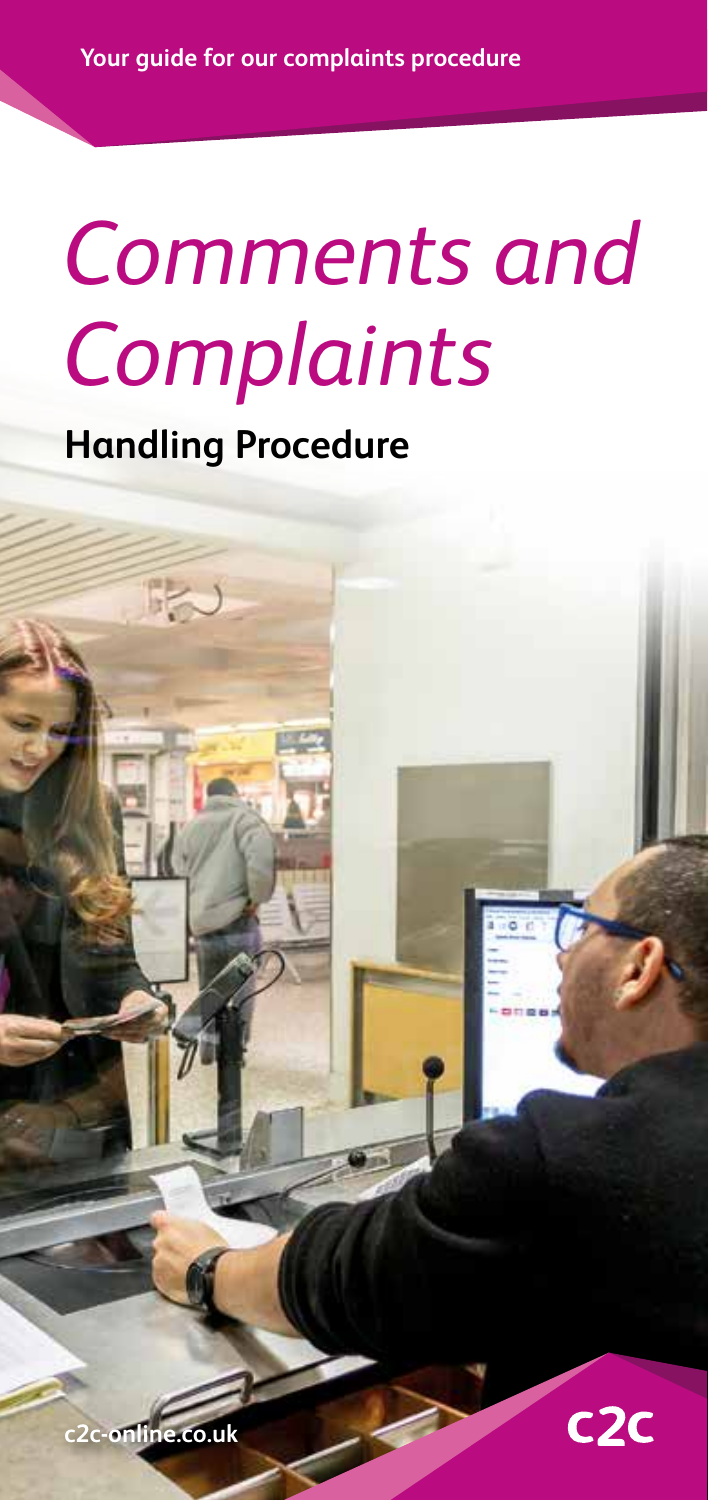### *Contents*

| <b>Introduction</b>                                | 1  |
|----------------------------------------------------|----|
| How to make a complaint                            | 2  |
| How we will deal with your complaint               | 3  |
| <b>Response times</b>                              | 6  |
| <b>Social Media</b>                                | 7  |
| <b>Confidentiality</b>                             | 8  |
| <b>Penalty Fares</b>                               | 8  |
| <b>Monitoring</b>                                  | 8  |
| <b>Reporting</b>                                   | 9  |
| <b>Our Staff</b>                                   | 11 |
| <b>Reviewing our Complaints Handling Procedure</b> | 11 |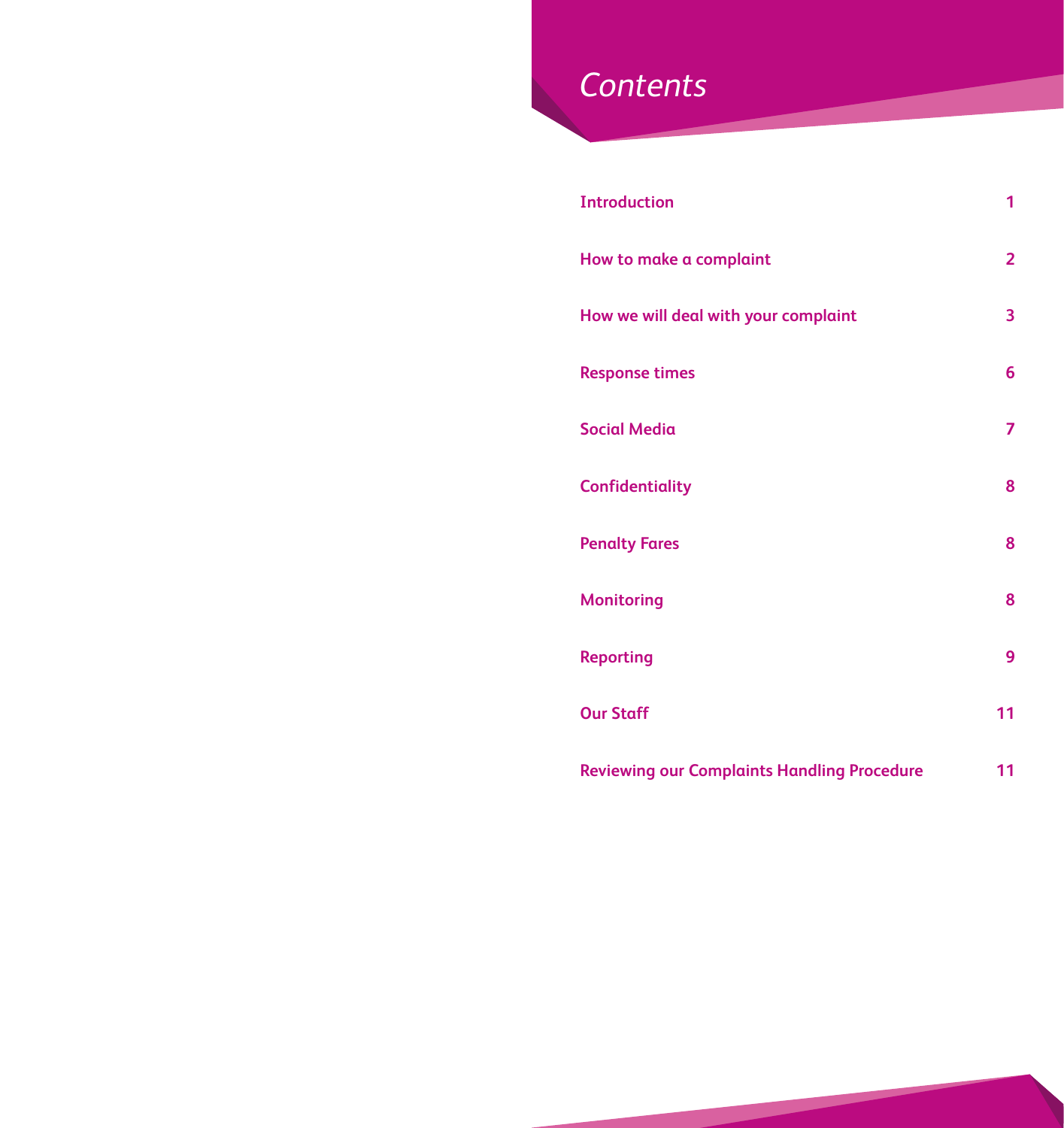

# *Introduction*

We always strive to provide a great service, but know that we can sometimes get things wrong. Where we do make mistakes we want to learn from them. This Complaints Handling Procedure is designed to ensure that we resolve your complaint promptly and fairly, and that we act on complaints to improve our services.

A complaint is classed by the Office of Rail and Road as "any expression of dissatisfaction by a customer or potential customer about service delivery by the company or its agents, and/ or about company or industry policy" that we receive by letter, email, webform, telephone call, or through a Meet the Manager session. We have tried to make our complaints handling procedure quick and simple for customers, whilst still ensuring that we conduct a suitable investigation into the issues raised.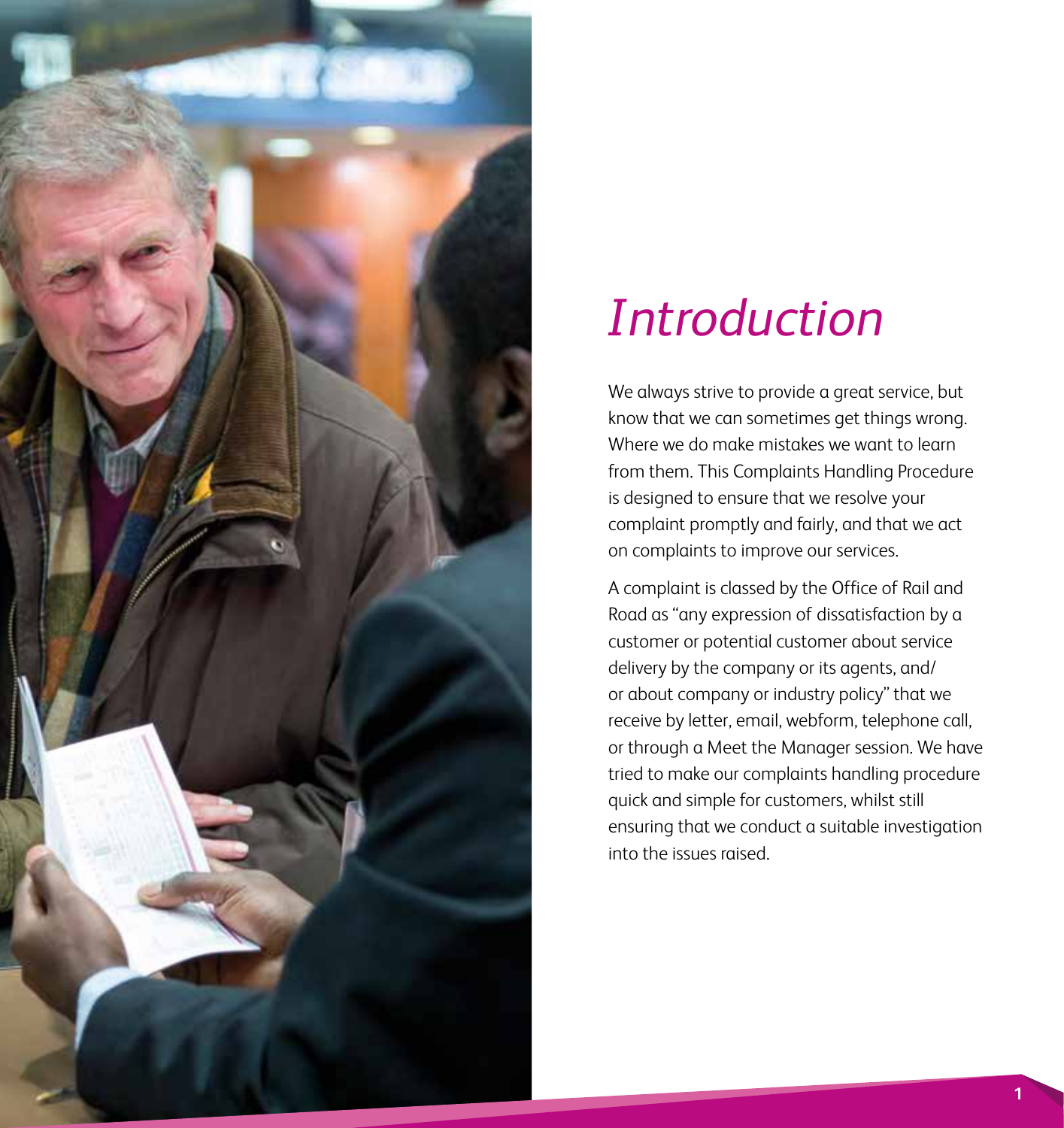### *How to make a complaint*

All of our stations are staffed from before the first train has run in the morning until the last train has departed at night. Our front-line staff members are there to help make your journey as easy as possible and will be able to resolve many of the issues you may need to speak to us about.

### **If our station team isn't able to resolve the issue and you would like to make a formal complaint please contact our Customer Relations department in one of the following ways:**

#### *Telephone* 03457 44 44 22

(Monday-Friday 0800-2000, Weekends and Bank Holidays 0900-1600)

*Email* contact@c2crail.co.uk

*Online* c2c-online.co.uk/help-and-contact/customer-relations/get-in-touch/

*Comments and Complaints Form* Available from stations or on request from Customer Relations

*Post* c2c Customer Relations, FREEPOST ADM3968, Southend SS1 1ZS

We will include details of how you can make a complaint in all major c2c publications, at our stations, on social media, and on our website. We will also maintain a section of the c2c website explaining how to make a complaint within two clicks of the website homepage. It will give details of who to contact and how you can make a complaint, complaint response times, a link to our Complaints Handling Procedure, and information on how we will assist customers with visual or hearing impairments to make a complaint.

When you make a complaint you should provide all of the relevant information to help us make a full investigation. For instance, tell us about the particular time of your journey, your origin and destination stations, and the date that you travelled. Depending on the nature of your complaint we might also need information about your ticket.

We understand that some people find it more difficult to contact us than others and so we will be flexible in how we communicate. There are a number of ways that you can contact us (including email, telephone, letter, textphone, etc.) and we will respond in an appropriate format. We're also happy for carers, support workers or guardians to contact us on a customer's behalf (where the customer has given permission).

### *How we will deal with your complaint*

When you contact Customer Relations through any of these channels, details of your complaint are entered into our confidential Customer Relations Management system. A member of our Customer Relations team reviews every complaint to identify the key issues and understand what action needs to be taken. Hopefully we are able to resolve your complaint immediately, but if not we will conduct an investigation into the facts of what happened, who was involved, and any policies or procedures that are relevant. We may attempt to contact you during this investigation to gain more details about your complaint.

We will undertake a full investigation to determine the reasons for any failings and pass this information on to relevant management teams where appropriate. We will make every effort to provide you with answers or explanations for the issues that you raised and, where appropriate, provide reasonable compensation.

### *Delay Repay*

c2c operate a Delay Repay scheme which provides cash compensation for delays in excess of 15 minutes. You can submit a claim for Delay Repay though our website or by filling in a Delay Repay form available from a c2c station. Full details of the Delay Repay scheme are available on our website, in our Delay Repay Claim Form, or in our Passenger's **Charter** 

If you complain to us for any reason and we identify that you are eligible for compensation through our Delay Repay scheme we will process a claim even if you did not contact us for this reason. This depends on us having the correct information and proof of purchase, so we will contact you to advise you what further information/proof we need from you if we do not already have it.

### **Automatic Delay Repay**

If you have a c2c Smartcard, our Automatic Delay Repay scheme provides compensation for all delays from 2 minutes. Compensation is paid to your Smartcard account as an eVoucher. You can convert your eVoucher to cash (the value is a minimum of £5) by emailing our Customer Relations team at contact@c2crail.co.uk and they will arrange a payment by cheque.

Please note that to be entitled to automatic compensation; you will need to validate your journey by tapping your Smartcard on our gates at the start and end of your journey. More information is available on our website.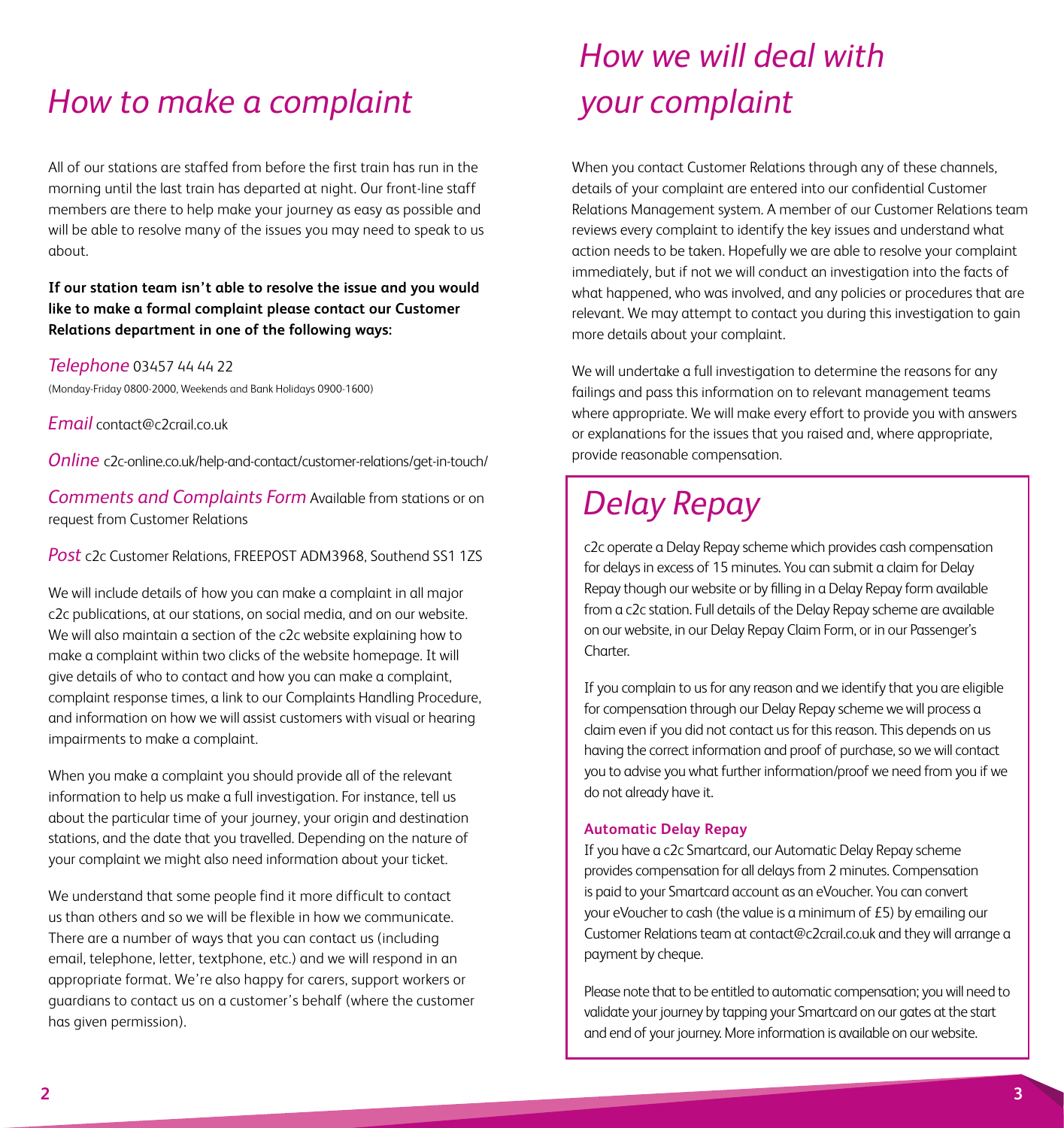## *How we will deal with your complaint*

If your complaint relates to a member of staff we will confirm where we have undertaken an internal investigation, however we are not able to inform you of any specific action that has been taken as a result of that investigation due to data protection and issues of staff confidentiality.

Where you have made a complaint that concerns another train operating company or Network Rail we will pass on your complaint to the relevant company within 5 working days of receiving it. We will also provide you with the details of who the complaint has been referred to. If your complaint concerns c2c and one or more other railway companies we will, where practical, coordinate a single response on behalf of all companies involved.

#### **If you are unhappy with our response**

We'll always try to resolve your complaint promptly and fully, but if you are unhappy with our response you can contact us again and we will review the complaint and our response. We will escalate the complaint to our Senior Customer Relations Executive where this is necessary (or if you request us to do so). Our Senior Customer Relations Executive will liaise with senior managers in the business as appropriate for your complaint.

If you remain unhappy with how we respond you can contact London TravelWatch (for stations or journeys wholly within London) or Transport Focus (for stations or journeys outside of this area). London TravelWatch and Transport Focus are independent bodies set up by Parliament and will review your complaint and make representation to us on your behalf. When either of these organisations contact us we will provide a response within 10 working days. Their contact details can be found below, but we will remind you of them on the second occasion that we contact you regarding your complaint.

We will record details of complaints accurately, consistently, and in full, so that we can share these notes with Transport Focus or London TravelWatch if they contact us on your behalf.

### *How we will deal with your complaint*

**Transport Focus,** RTEH-XAGE-BYKZ, PO Box 5594, Southend-on-Sea, SS1 9PZ *Email* advice@transportfocus.org.uk *Phone* 0300 123 2350 *Twitter* @TransportFocus transportfocus.org.uk

**London TravelWatch,** 169 Union Street, London, SE1 0LL *Email* enquiries@londontravelwatch.org.uk *Phone* 0203 176 2999 *Twitter* @LonTravelWatch www.londontravelwatch.org.uk

We are also required to inform you of an approved alternative dispute resolution entity which is competent to deal with your complaint, so for these purposes we refer you to the ADR Group (contact details for whom are set out below). However, as Transport Focus and London Travelwatch already provide a mediation service for passengers in the rail industry, and in accordance with our legal rights, we will not participate in the ADR process offered by ADR Group. Contact details for Transport Focus and London TravelWatch can be found above.

### **The contact details for ADR Group are:**

**ADR Group,** 160 Fleet Street, EC4A 2DQ *Phone* +44 20 3600 5050 www.consumer-dispute.co.uk

Any correspondence sent to ADR Group will be forwarded on to Transport Focus or London Travelwatch.

#### **Terminating Correspondence**

We will always try to answer correspondence fully, however we reserve the right to cease correspondence where we believe it to be frivolous or vexatious. The decision to terminate correspondence for this reason will always be taken by a senior manager and we will advise you in writing of the reasons behind the decision, we will also advise you of how to contact London TravelWatch or Transport Focus who can review the case on your behalf. Any correspondence terminated because we believe it to be frivolous or vexatious will be recorded so that we can monitor and examine the number of cases and the reasons for termination.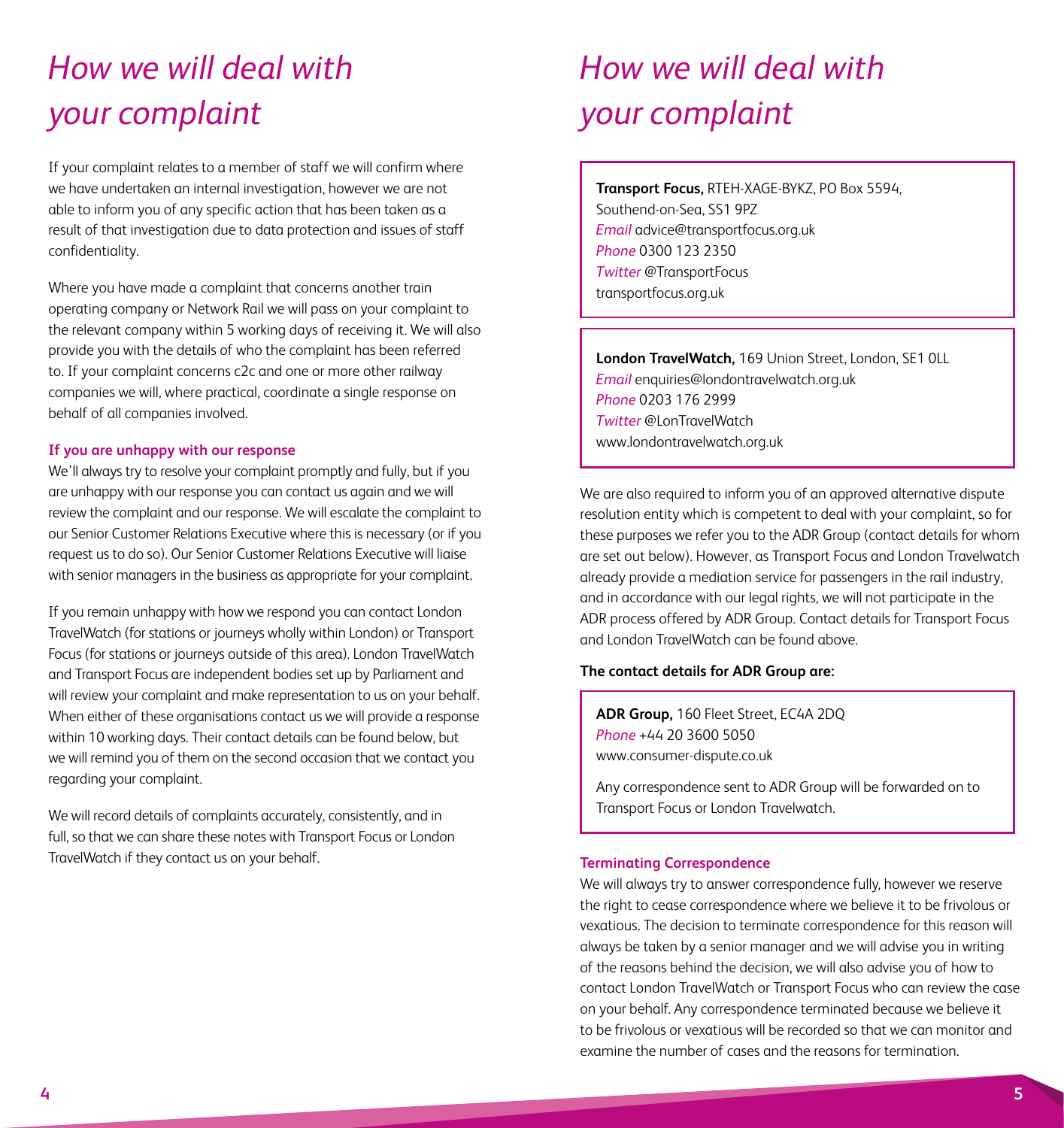### *Response times Social media*

**If you submit a complaint to our Customer Relations team we will send an acknowledgement within one day of receiving it to let you know that it has arrived. We will also allocate each case a reference number so that your case can be tracked until you are satisfied that it has been resolved.**

We aim to provide a full response to your complaint within five working days of receiving it and have a target of answering 95% of complaints within this time. Due to the complexity of some cases we may need a little longer to investigate, but aim to respond to 100% of complaints within 10 working days. If we cannot provide a full response within 10 working days we will contact you to provide an update. As per our regulatory requirement, our commitment is to make a full response to 95% of all complaints within 20 working days.

If we receive a sudden or unexpectedly large increase in the volume of complaints we may not be able to meet our target response time but will use all reasonable endeavours to do so. Instances where we may be unable to meet our targets include situations where large numbers of customers have suffered delays or cancellations, for instance following extreme weather or system failures that affect a large part of our network or a number of train services, emergency events, suicides, strikes or Industrial Action.

Where we are unable to meet our response time targets we will inform the Office of Rail and Road, Transport Focus and London TravelWatch. We will also inform customers through the Get in Touch section of our website, including information on the reason for the delays, the expected duration, the procedures in place to resolve the situation and the procedures in place to ensure the quality of our responses is maintained.

c2c uses Facebook and Twitter to help keep you up-to-date with service information and other news. If you ask a question or raise an issue on Twitter we will do our best to provide an answer in a timely manner. If your question or issue is complex we may not be able to answer through social media so will ask you to contact Customer Relations. If you'd like to make an official complaint this cannot be done through social media and you must contact Customer Relations. If you contact us on social media with an issue that we believe should be investigated as an official complaint we will tell you how you can do this.

**O** @c2c\_Rail **O** www.facebook.com/c2cRail

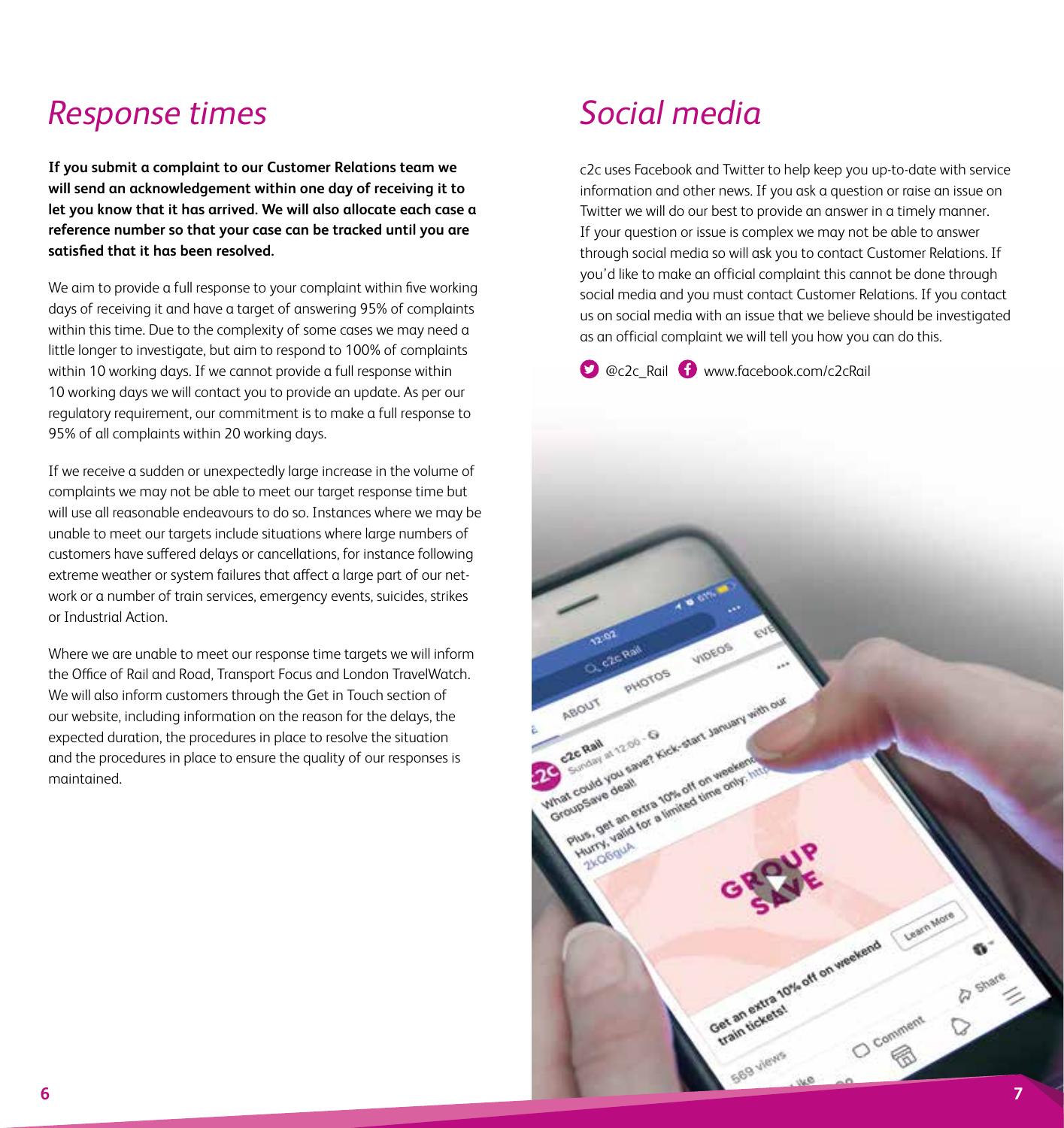### *Confidentiality Reporting*

We will comply with the Data Protection Act 1998 to ensure that, when you contact us, your confidentiality is protected.

Where it is necessary for us to meet our obligations, or to ensure that your complaint is addressed by the correct organisation, we may be required to disclose your details to a third party. This may include providing information to a different Train Operating Company, Transport Focus, London TravelWatch, The Department for Transport, The Office of Rail and Road, or insurers.

We will also provide information where we are obliged to assist other bodies (such as the Police) carry out their statutory duties.

The Office of Rail and Road are currently undertaking some research into customer satisfaction with complaints handling by Train Operating Companies. This involves a short online survey about how your complaint was handled and, if you choose to participate, will be sent to you by an independent research company called Critical Research. We will always ask whether you would like to participate before we send your contact details to Critical Research.

### *Penalty Fares*

If you have been issued a Penalty Fare and would like to appeal then you have 21 days in which to do so. To ensure fairness, appeals are not handled by c2c and are administered by an independent appeals body. Instructions of how to appeal are printed on the Penalty Fare Notice that you are issued.

### *Monitoring*

Each period a sample of written responses are reviewed by our Senior Customer Relations Executive to ensure that complaints are addressed to a consistently high standard. Five responses from each Customer Relations Executive are selected at random for review. Calls to our Customer Relations team are also recorded and stored for 30 days to allow us to investigate in instances where you are not happy with our telephone response.

We want to learn from our mistakes and use complaints to direct improvements in our services. To help us do that we keep electronic records of all complaints, including recording the customer's name, address, email address and telephone number, we record how we received the complaint, the nature of the complaint, the complaint outcome, any compensation that was paid, and the date that the complaint was received and closed. We provide periodic reports of complaints to the c2c executive board meeting to make sure that all areas of the business are aware of any trends in complaints and the issues that customers are telling us about. This helps ensure that complaints drive decisions and plans at the highest level of the business. We also record complaints in a format that allows us to analyse and report for regulatory monitoring purposes through the Office of Rail and Road.

In addition, the Customer Relations team regularly report individual issues or complaints to the relevant management teams to ensure that action can be taken to address the issue and improve the service that we provide. We will keep your complaint on record for five years to help with monitoring and service improvement, and so that we can refer to it should you need to get in contact with us again.

The Reporting of Injuries, Diseases and Dangerous Occurrences Regulations 2013 (RIDDOR) require us to report certain safety incidents to the Office of Rail and Road. If you inform Customer Relations that you have been injured while travelling with c2c, details of the incident will be passed to our Safety Department. Our Safety Department will assess whether the incident is reportable and, where necessary, submit a report to the Office of Rail and Road within three days of you informing us of the incident.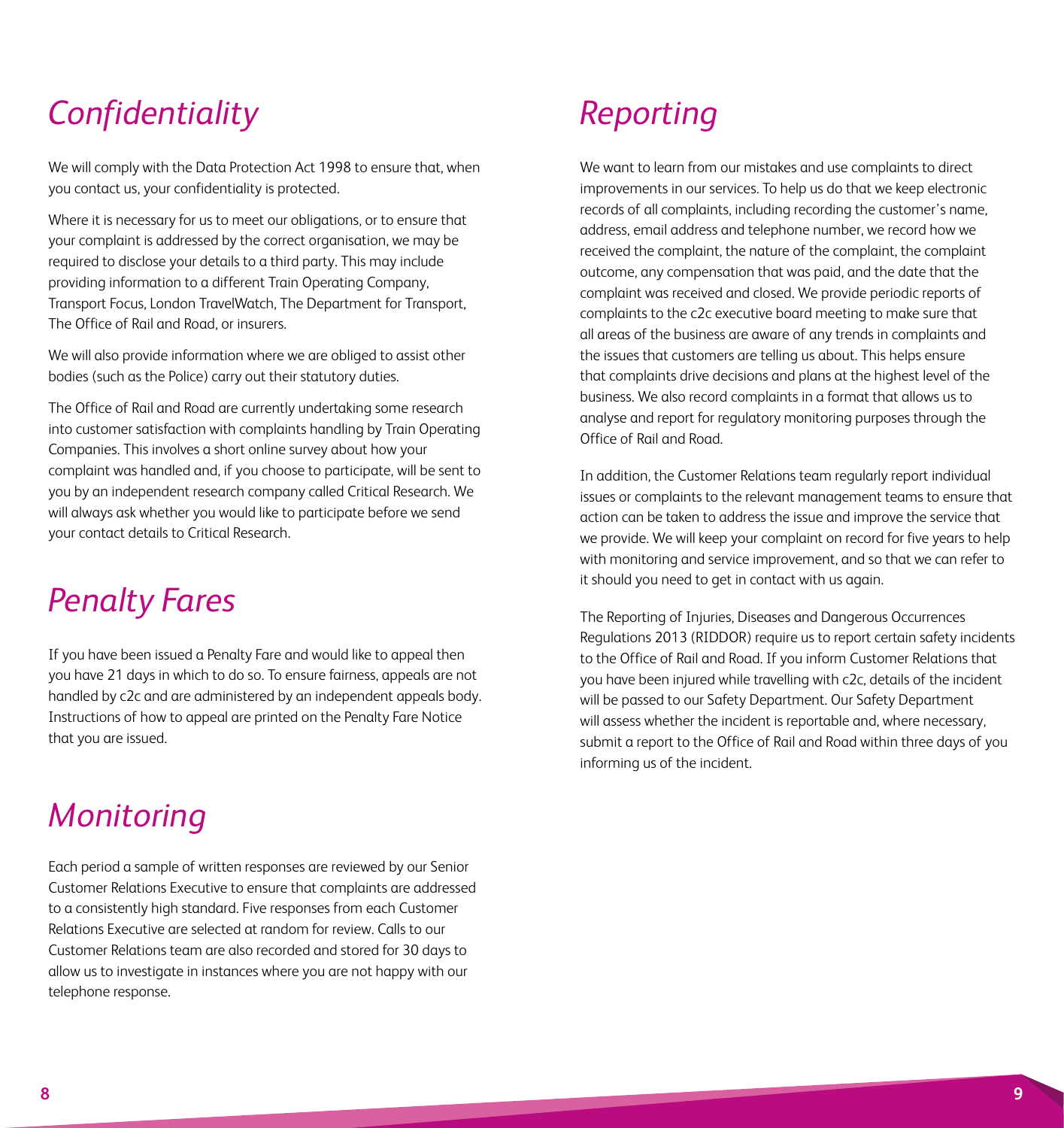

## *Our staff*

We ensure that the people who deal with your complaint have the knowledge and skills to properly investigate and respond. All staff undergo relevant Customer Service training to help them understand the service that we provide and the ways that we can assist our customers effectively. Our Customer Relations Executives are briefed on all relevant customer service policies, including our Complaints Handling Procedure, our Disabled People's Protection Policy, and our Passenger's Charter. In addition to annual Customer Service training our Customer Relations team receive ad-hoc briefings or 1:1 training to ensure that they remain up-to-date with any changes to policy or legislation and to ensure that they have the customer service, complaints investigation and resolution skills to effectively assist our customers in the resolution of complaints.

## *Reviewing our Complaints Handling Procedure*

Our Complaints Handling Procedure is reviewed annually (or as required by our regulator, the Office of Rail and Road), with changes made as appropriate. Any proposed material changes will be carried out in consultation with Transport Focus, London TravelWatch, and the Office of Rail and Road.